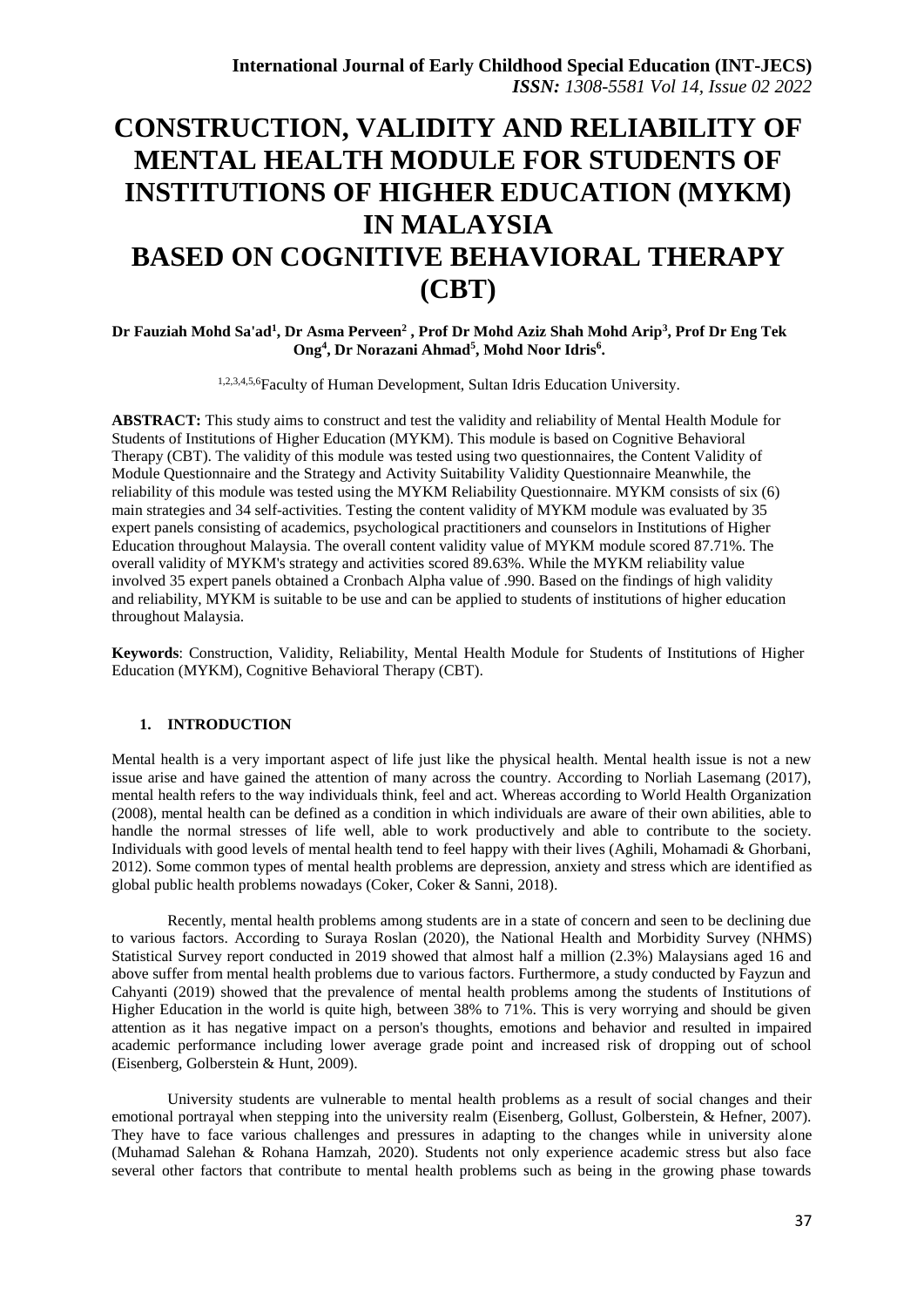adulthood, the demands of future practical life, as well as building and maintaining relationships (Rodgers & Tennison, 2009). Besides, stress able to affect a person's performance especially in a competitive environment like university which the level of self-functioning becomes very important for students (Saleem, Mahmood & Naz, 2013).

In addition to experiencing academic stress, some students have to face the pressure of separation from family and some have to bear with many duties, responsibilities and commitments alone (Pedrelli, Nyer, Yeung, Zulauf & Wilens, 2015). Furthermore, university students have to deal with excessive academic workload (McSharry & Timmins, 2017; Mahargyantari P. Dewi, 2009), experiencing anxiety of failing in exams (Dobson, 2012), loss of social support (Alsubaie et al., 2019), uncertainty about the future hold (Sheela Sundarasen et al., 2020), adjustment problems as well as fell pressure due to competition in academic achievement (Kohn & Frazer, 1986). Financial stress and social stress also may contribute to mental health problems among university students (Alsubaie, et al., 2019). As a result, many students are seen to start experiencing mental health problems while stepping into the university realm.

Added with the new learning environment due to the Covid 19 pandemic that has hit Malaysia now, the mental health condition of students is seen to be deteriorating. Students need to comply with government recommendations in an effort to break the chain of Covid 19 infection by following the Online Distance Learning (ODL) method at home. This method of learning is new and an unexpected situation for current students which they need to adapt in a short period of time. All education-related activities had to be carried out online and no more face-to-face learning in class or field training was carried out. This situation to some extent caused stress in students and in turn contributed to the deterioration of the mental health of students. Students are having problems with unconducive learning space, loss of support group from friends and lecturer, and having internet problems. Such situations have a negative impact on the emotions, way of thinking, physical health, behavior, diet and sleep patterns of individuals (Manak Ek Klai & Farhana Kamarul, 2020). Besides, according to (Neophytou et al., 2021), students who are exposed to laptops and smartphones too much are also at risk for thinking, behavioral and emotional regulation problems.

Not to mention, individuals with mental health problems are unable to deny stigma from society. Society's stigma against mental illness has had a deeper impact on the bearers of mental illness themselves. Mohammad et al. (2016) study showed that mental patients often associate stigma such as embarrassment to visit mental health professionals receiving a diagnosis of a disease and seeking treatment and medications and feeling guilty of having mental health problem. As a result, most individuals with mental health problems refuse to seek treatment or even talk to a specialist. The mental health status of students is still in a worrying situation despite various interventions such as the implementation of awareness programs, two-way approaches and public education talks on the symptoms and treatment of mental illness have been implemented. Thus, the development of a more practical and effective form of intervention in a planned manner should be developed in an effort to save students who face mental health problems. Based on these needs, this study aims to study and construct a Mental Health Module as a strategy to reduce the mental health problem among students in particular.

These mental health problems have a negative impact on individuals including diet, sleep patterns, the way individuals think about themselves and the way individuals think about something they are facing (Manak Ek Klai & Farhana Kamarul Bahrin (2020). Thus, early confirmation of these mental health problems is critical so that appropriate psychological interventions can be provided for individuals experiencing these negative emotional states (Coker, Coker & Sanni, 2018). The importance of mental health care also needs to be highlighted in a more focused and planned manner so that the students' future could be secured. Therefore, this Mental Health Module for Students of Institutions of Higher Education is one of the alternatives to help students in managing their mental health problems, practically and effectively. This module includes two phases which are the phase of understanding mental health aspects and the phase of intervention on mental health problems.

#### **Theoretical basis of construction of Mental Health Module based on Cognitive Behavioral Therapy**

The construction of this Mental Health Module for Student (MYKM) is based on the Cognitive Behavioral Therapy (CBT) approach. CBT emphasizes the thought patterns, emotions and behaviors of individuals in treating a mental health problem faced. Cognitive behavioral therapy is a psychotherapy that focuses on the importance of thinking and how that thought affects an individual's emotions and actions (Dobson & Block, 1988, as cited in Hays, 1995). CBT emphasizes on cognitive restructuring thus emotions and behaviors can be well controlled. According Rothbaum et al. (2020), there are several cognitive-behavioral treatments including cognitive processing therapy, cognitive therapy, assertiveness training, relaxation exposure therapy, systematic desensitization, and stress inoculation training. Among the techniques available, this mental health module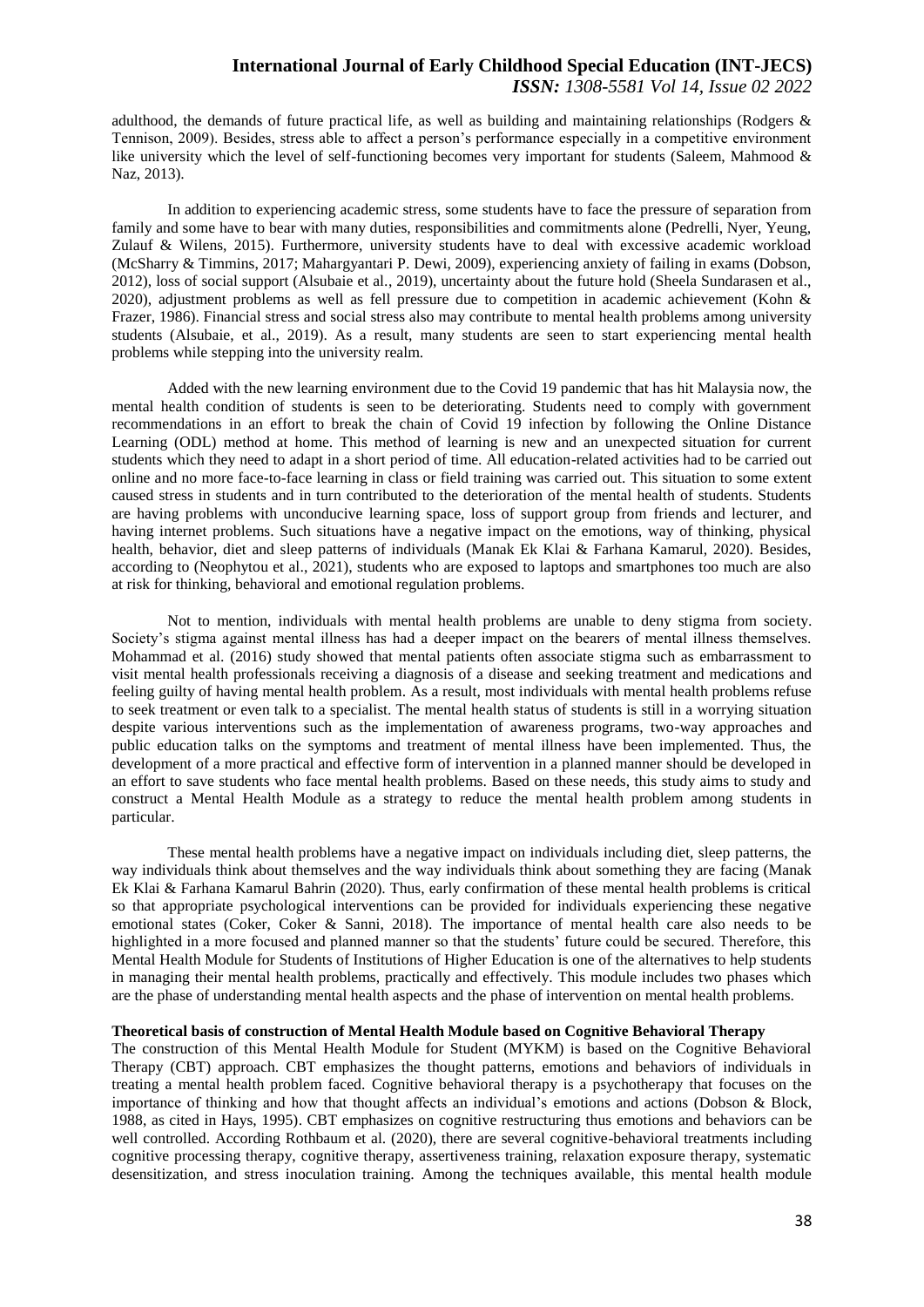emphasizes on the restructuring changing of individual's thought pattern. Current environmental conditions that are not very good to some extent have a negative impact on the cognitive, emotional and behavioral of the students, especially for students who have a low level of resilience. Therefore, Cognitive Behavioral Therapy (CBT) is an appropriate treatment approach to be applied to. Through this approach, students are guided to change the way they think and change actions using the basic techniques of CBT.

#### **RESEARCH DESIGN**

The study is a quantitative study that uses a descriptive approach aimed to construct and test the validity and reliability of the Mental Health Module. The design of a descriptive study is conducted to provide a systematic description of a fact and the characteristics of a population or field factually and accurately (Sidek Mohd Noah, 2002).

This study involves three main phases, including the module construction phase. An in-depth literature review was conducted to identify appropriate theories, approaches and models in formulating the concepts, strategies and activities that need to be included in this module. In this phase, the main focus of the study is on the construction of constructs and sub-constructs of the module as a whole based on past studies, books, scholarly journals and interviews with experts in the fields of education, psychology, and counseling.

Next is the testing of content validity and reliability value of the constructed module phase which is conducted descriptively. The content validity and reliability values of these modules were obtained from 35 expert panels consisting of academics, practitioners and experts in education, psychology, and counseling on the content of constructs and sub-constructs of the constructed modules. Therefore, the experts were given a set of questionnaires which was formulated based on the module content including Content Validity of Module Questionnaire by Russell (1974), Strategy and Activity Suitability Validity Questionnaire by Mohammad Aziz Shah (2010), and the Module Reliability Questionnaire. Besides, interviews were also conducted to obtain the feedbacks and opinion from the expert panel to support the descriptive findings.

#### **PARTICIPANTS**

The subjects of the study comprised of 35 panel of experts in the fields of education, psychology and counseling such as lecturers, psychology practitioner and counselors to evaluate the validity and reliability of Mental Health Module for Students of Institutions of Higher Education based on Cognitive Behavioral Therapy.

#### **STUDY TOOLS**

#### **Student Mental Health Module (MY-KM) Institutions of Higher Education**

This module is based on Cognitive Behavioral Therapy and has six main strategies in helping to understand mental health aspects and address mental health problems among students of higher education institutions, including Strategy 1: Introduction and Theory of Mental Health, Strategy 2: Mental Health Assessment Instrument, Strategy 3: Stress Problems and Coping Techniques, Strategy 4: Depression Problems and Coping Techniques, Strategy 5: Anxiety Problems and Coping Techniques, and Strategy 6: Guidelines for Students' Mental Health Problems Management in Institutions of Higher Education. In total, this module contains of 28 activities focused on dealing with stress, depression and anxiety in a 'hands-on', interesting and effective manner.

#### **Content Validity of Module Questionnaire according on Russell (1974)**

This inventory was constructed based on suggestion from Russell (1974) aimed to look at the content validity of mental health modules for student. This inventory consists of 5 items and uses a Likert scale of 0 (Strongly disagree) to 10 (Strongly agree). Items in inventory are as follows:

- i. The content of this module meets the target population.
- ii. The content of this module can be implemented perfectly.
- iii. The content of this module corresponds to the time allotted.
- iv. The content of this module can improve the level of mental health of students better.
- v. The content of this module can transform an individual's behavior into a healthy mental health.

#### **Strategy and Activity Suitability Validity Questionnaire according to Mohammad Aziz Shah (2010)**

This inventory was constructed with aim to assess the content validity of the module in terms of the appropriateness of the strategies and activities conducted. This inventory uses a Likert scale of 0 (Strongly disagree) to 10 (Strongly agree). This inventory has 63 items that include six main strategies including Strategy 1: Introduction and Theory of Mental Health, Strategy 2: Mental Health Assessment Instrument, Strategy 3: Stress Problems and Coping Techniques, Strategy 4: Depression Problems and Coping Techniques, Strategy 5: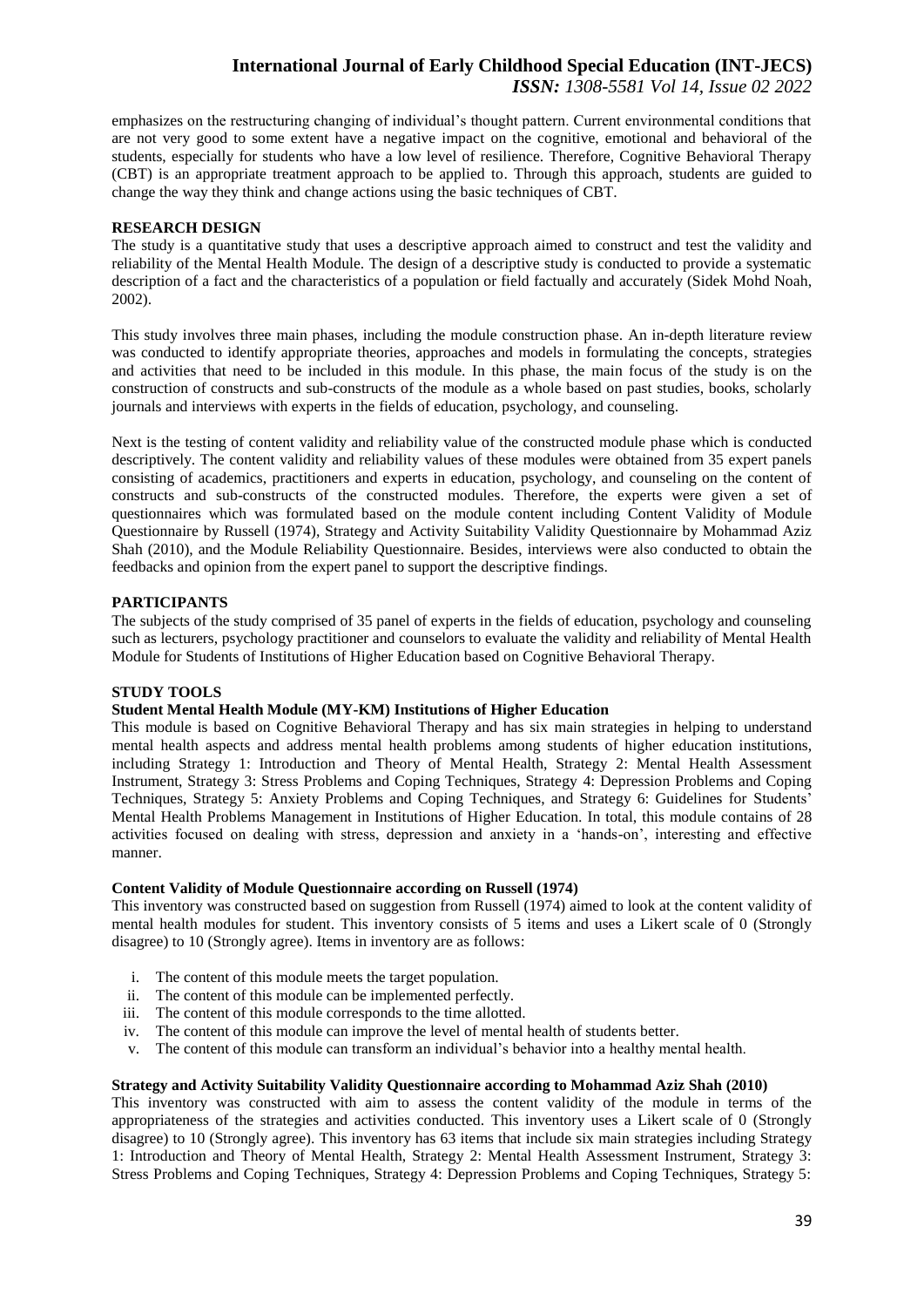Anxiety Problems and Coping Techniques, and Strategy 6: Guidelines for Students' Mental Health Problems Management in Institutions of Higher Education. Researchers have constructed six key strategies consisting of prevention as well as treatment applied to activities to address students 'mental health problems.

#### **Module Reliability Questionnaire**

This inventory was constructed to assess the reliability of developed mental health modules. The inventory contained 63 items covering items related to the six main strategies in the module and used a Likert scale of 1 (Strongly disagree) to 5 (Strongly agree).

#### **DATA ANALYSIS**

The content validity of a measuring instrument is based on the objectives of the study (Mohd Majid Konting, 2005). Researchers studied the validity and reliability of the constructed module to see the level of its effectiveness according to Russell's (1974) recommendation which had five criteria stated in the questionnaire, as well as the validity of strategy and activity suitability according to Mohammad Aziz Shah's (2010) recommendation.

The content validity and reliability of the Mental Health Module for Students of Institutions of Higher Education was measured through a set of questionnaires modified according to the content of the module constructed which being evaluated by a panel of experts. The researcher selected a panel of experts with counseling, psychology and educational backgrounds from public and private Institutions of Higher Education throughout Malaysia. The selection of the expert panel is based on field expertise related to students and mental health issues in particular. Once data were obtained from a panel of experts as a result of a thorough and detailed evaluation, the data were analyzed to see the mean score and the percentage of validity of the module. To calculate the content validity of the module, the total score selected by the expert panel will be divided by the total actual score and multiplied by 100. The sub-module is considered to have high level of content validity and can be accepted if the percentage obtained is more than 70% (Md Noor Saper, 2012).

> Total Expert Score (x) Total Actual Score (y)  $\therefore$  x 100 = Content Validity Level

Meanwhile, reliability refers to the consistency and stability of a survey instrument. This measured reliability aims to assess whether a constructed measurement tool will give the same answer when used to measure the same concept to the same population or sample (Mohammad Aziz Shah et al., 2010). Reliability data was obtained from the respondents who answered the Reliability Inventory of the Mental Health Module which contains questions based on the strategies and activities in the constructed module. The level of reliability was measured by obtaining Cronbach's alpha (α) values using the Statistical Package for Social Science (SPSS). Based on Zaid et al. (2019), the accepted reliability value is .70 and above. Whereas according to Sekaran (1992), reliability values of .60 and below are considered low and unacceptable, and values of .80 and above are considered high and acceptable.

#### **RESEARCH FINDING**

#### **Content Validity of Mental Health Module for Students of Institutions of Higher Education (MYKM) based on Cognitive Behavioral Therapy**

MYKM was evaluated by 35 expert panels which was selected based on expert areas that coincide with the objectives and subjects of the study focusing on aspects of students, education, mental health, counseling and psychology. According to Lynn (1986), five to ten panel experts are enough to evaluate the content validity of a module. The selected expert panels evaluate and provide feedback on the content of the module for the purpose of module improvement. As a result of the expert evaluation, the overall content validity values for the module based on Russell's (1974) recommendation can be seen in the following table.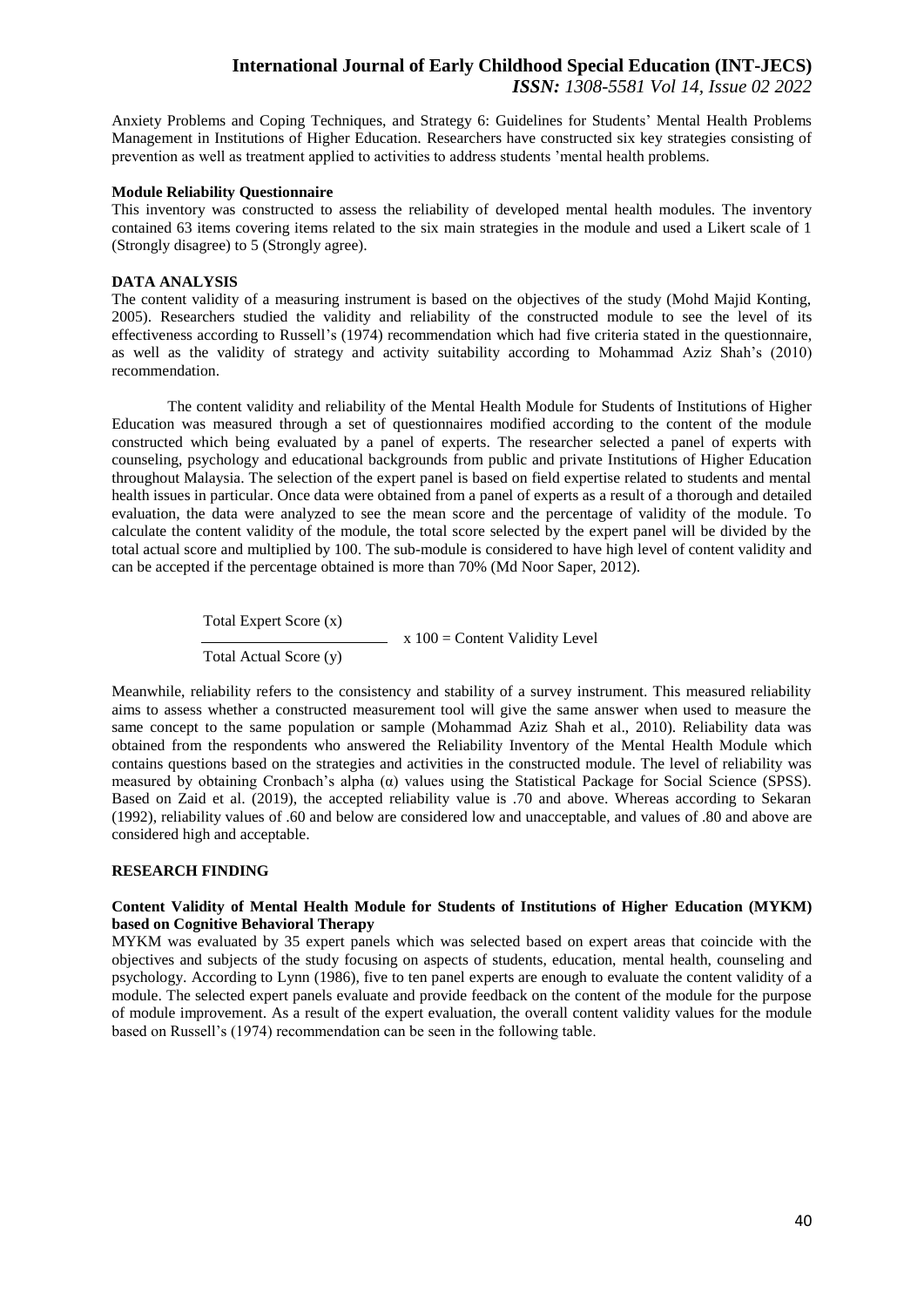#### **Table 1**

Content Validity Value of Mental Health Module for Students of Institutions of Higher Education based on Cognitive Behavioral Therapy according to Russell (1974)

|   | Statement                                                      | Validity   | Experts' Opinion |
|---|----------------------------------------------------------------|------------|------------------|
|   |                                                                | Percentage |                  |
|   |                                                                | (% )       |                  |
|   | The content of this module meets the targeted population       | 89.71      | Approved         |
| 2 | The content of this module can be implemented successfully     | 87.71      | Approved         |
| 3 | The content of this module corresponds to the time allocated   | 87.14      | Approved         |
| 4 | The content of this module helps to improve the mental health  | 88.57      | Approved         |
|   | status of students better                                      |            |                  |
| 5 | The content of this module can change an individual's behavior | 85.43      | Approved         |
|   | to be healthy in terms of mental health                        |            |                  |
|   | Overall                                                        | 87.71      | Approved         |

Russell (1974) suggested five main criteria in obtaining a constructed module with good content validity as stated in Table 1 including when the module meets the targeted population, the module content can be implemented successfully, suitable time allocated, enhance improvement and changing individual's behavior to a positive direction. According to Davis (1992), the accepted value for content validity should be higher than 79% agreement from the expert panels. Based on the results, analysis by item shows that the first item scored 89.71%, which mean that the content of MYKM module have meet the targeted population. Second item scored 87.71% as the content of the module can be implemented successfully, third item scored 87.14%, as the content of this module corresponds to the time allocated and is suitable, the fourth item scored 88.57%, which mean this module helps to improve the mental health status of students better and the fifth item scored 85.43% as this module can change individual's behavior to be healthy in terms of mental health. For overall content validity, MYKM scored 87.71%. Results show that MYKM has good content validity based on Russell's recommendations by the views of 35 expert panels. This indicated that the module content is appropriate and suitable to be applied to the target subjects.

**Strategies and Activities Suitability in Mental Health Module for Students of Institutions of Higher Education (MYKM) based on Cognitive Behavioral Therapy according to Mohammad Aziz Shah (2010)** The expert panels also evaluated the content validity on the appropriateness of the strategies and activities constructed in this mental health module according to the recommendations of Mohammad Aziz Shah (2010). The results of the content validity of on the strategies and activities of the module can be seen as the table below.

#### **Table 2**

Validity Value for Strategies and Activities in Mental Health Module for Students of Institutions of Higher Education based on Cognitive Behavioral Therapy according to Mohammad Aziz Shah (2010)

| Strategy   | Activity                                                                                                                                          | Validity<br>Percentage (%) | Experts' Opinion |
|------------|---------------------------------------------------------------------------------------------------------------------------------------------------|----------------------------|------------------|
| Strategy 1 | Introduction and Theory of Mental Health                                                                                                          | 87.71                      | Approved         |
|            | Activity 1: Cognitive Behavioral Therapy Approach to<br>Address the Mental Health Problems of Institutions of<br><b>Higher Education Students</b> | 87.14                      | Approved         |
| Strategy 2 | Mental Health Assessment Instrument                                                                                                               | 89.59                      | Approved         |
|            | Activity 1: Depression, Anxiety and Stress Scale 21<br>(DASS-21) Inventory                                                                        | 90.29                      | Approved         |
|            | Activity 2: Depression, Anxiety and Stress Scale 42<br>(DASS-42) Inventory                                                                        | 90.00                      | Approved         |
|            | Activity 3: Student Stress Inventory (SSI) - 2020                                                                                                 | 89.71                      | Approved         |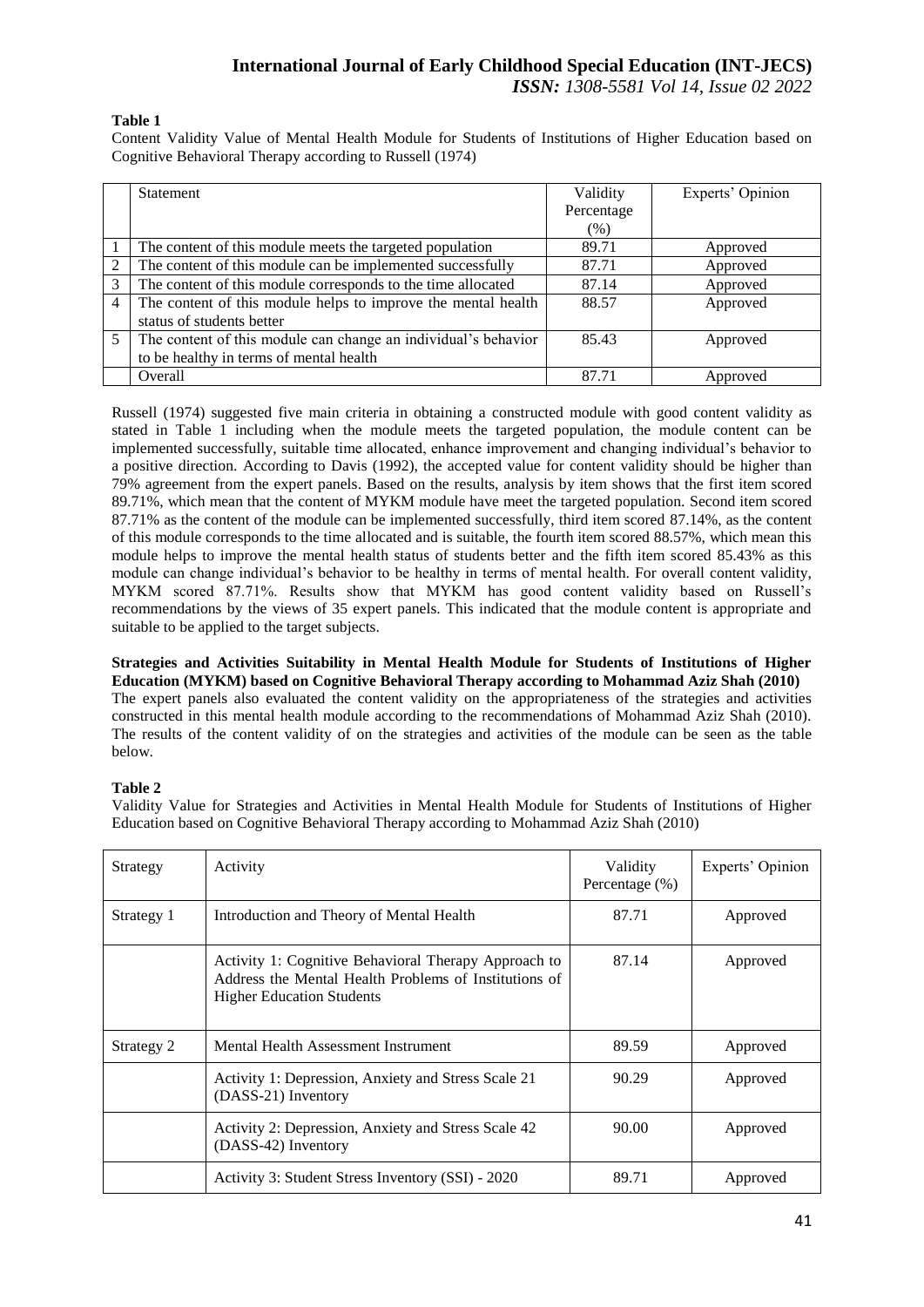## **International Journal of Early Childhood Special Education (INT-JECS)**

*ISSN: 1308-5581 Vol 14, Issue 02 2022*

|            | Edition                                                                                       |       |          |
|------------|-----------------------------------------------------------------------------------------------|-------|----------|
|            | Activity 4: Facing Stress Scales Inventory (FSSI)                                             | 89.43 | Approved |
|            | Activity 5: Suicide Tendency Inventory (STI)                                                  | 90.29 | Approved |
|            | Activity 6: Mental Health Status Screening Inventory<br>(MHSSI)                               | 88.86 | Approved |
| Strategy 3 | <b>Stress Problems and Coping Techniques</b>                                                  | 89.40 | Approved |
|            | Activity 1: Relaxing breathing                                                                | 90.29 | Approved |
|            | Activity 2: Self Analysis When Stressed                                                       | 89.71 | Approved |
|            | Activity 3: Identify the Causes of Stress                                                     | 89.43 | Approved |
|            | Activity 4: Changing Negative Thoughts to Positive                                            | 88.29 | Approved |
|            | Activity 5: Analysis of Things/Task Need to be done                                           | 88.57 | Approved |
|            | Activity 6: Rearranging Daily Schedule                                                        | 88.57 | Approved |
|            | Activity 7: Set Realistic Goals                                                               | 90.57 | Approved |
|            | <b>Activity 8: Religious Practices</b>                                                        | 88.86 | Approved |
|            | Activity 9: Doing Hobbies or Doing Happy Things                                               | 88.57 | Approved |
| Strategy 4 | Depression Problems and Coping Techniques                                                     | 89.90 | Approved |
|            | Activity 1: Self Analysis When Depression                                                     | 90.00 | Approved |
|            | Activity 2: Identify the Causes of Depression                                                 | 90.00 | Approved |
|            | Activity 3: Daily Journal                                                                     | 89.71 | Approved |
|            | Activity 4: Getting Social Support                                                            | 90.57 | Approved |
|            | Activity 5: Be Aware of Things That Can Be<br>Controlled and Things That Cannot Be Controlled | 90.29 | Approved |
|            | Activity 6: Converting Distorted Thinking to Rational<br>Thinking                             | 88.57 | Approved |
|            | Activity 7: I Love Myself                                                                     | 90.00 | Approved |
|            | Activity 8: Compassionate Communication to Rational<br>Thinking                               | 90.00 | Approved |
|            | Activity 9: Be Grateful                                                                       | 90.86 | Approved |
| Strategy 5 | Anxiety Problems and Coping Techniques                                                        | 90.00 | Approved |
|            | Activity 1: Self Analysis When Anxiety                                                        | 90.00 | Approved |
|            | Activity 2: Identify Causes of Anxiety                                                        | 91.14 | Approved |
|            | <b>Activity 3: Deep Breathing</b>                                                             | 90.86 | Approved |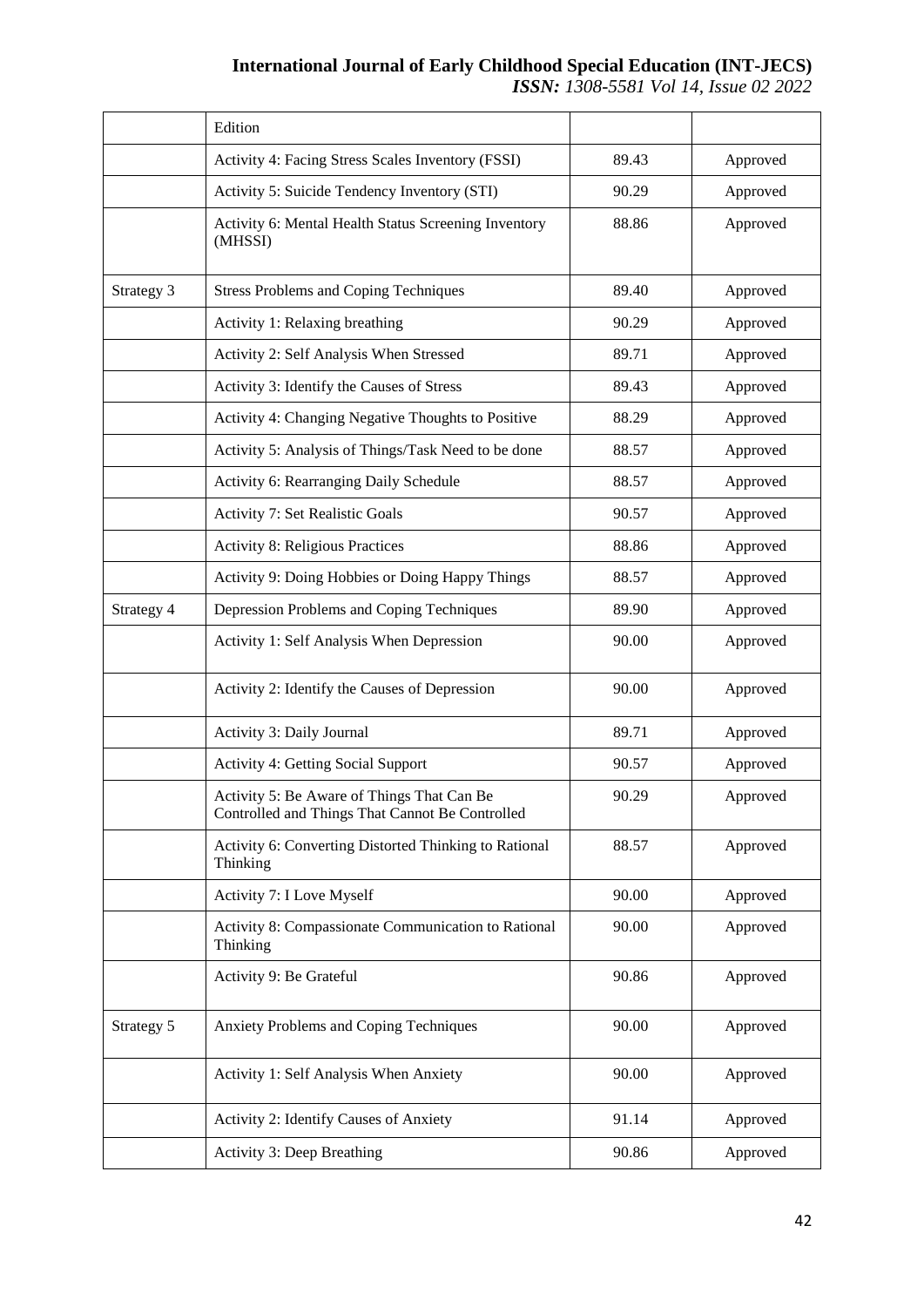|            | <b>Activity 4: Silent Meditation/ Consciousness</b><br>Meditation                               | 89.43 | Approved |
|------------|-------------------------------------------------------------------------------------------------|-------|----------|
|            | <b>Activity 5: Five Senses Awareness</b>                                                        | 89.43 | Approved |
|            | <b>Activity 6: Mastering Coping Skills</b>                                                      | 90.86 | Approved |
|            | Activity 7: Systematic Desensitization                                                          | 87.71 | Approved |
|            | <b>Activity 8: Relaxation Techniques</b>                                                        | 90.57 | Approved |
|            | Activity 9: Drawing to Describe Emotions                                                        | 88.86 | Approved |
| Strategy 6 | Guidelines for Students' Mental Health Management in<br><b>Institutions of Higher Education</b> | 91.18 | Approved |
|            | Overall Module                                                                                  | 89.63 | Approved |

The validity of the strategies and activities of MYKM according to Mohammad Aziz Shah (2010) was evaluated by 35 expert panels consisting of educators, psychology officers, and counselors in Malaysia. Based on Table 2, the analysis shows that the percentage of suitability for each strategy and activity of the modules constructed is good and accepted with score higher than 85.00%. Strategy 1: Introduction and Theory of Mental Health obtained a score of 87.71%. Activity 1 which is the Cognitive Behavioral Therapy (CBT) Approach to Address the Mental Health Problems of Institutions of Higher Education Students obtained a percentage of 87.14%, which mean that CBT is suitable to be used in this module.

Strategy 2: The Mental Health Assessment Instrument as a whole obtained a relatively high percentage score of 89.59%. The activities that obtained the highest score were Activity 1: Inventory of Depression, Anxiety and Stress Scale 21 (DASS-21) and Activity 5: Inventory of Suicide Tendency (IKBD) which each obtained the highest percentage score of 90.29%. Next Activity 2: Depression, Anxiety and Stress Scale Inventory 42 (DASS-42) obtained 90.00%, Activity 3: Student Stress Inventory (ISP)-2020 Edition obtained 89.71%, Activity 4: Stress Coping Scale Inventory (ISMT) obtained 89.43%, and Activity 6: The Mental Health Status Screening Inventory (SSKM) obtained 88.86%. The findings of the study showed that all the activities or instruments proposed were suitable and accepted by the expert panel to be used to assess the level of mental health of students.

For Strategy 3: Stress Problems and Coping Techniques obtained a percentage of 89.40% overall. The activities that obtained the highest percentage agreed by the panel of experts to deal with stress are Activity 7: Reset Realistic Goal (Realistic Goal) which is 90.57% and Activity 1: Relaxation Breathing which is 90.29%. Activity 5: Analysis of Things to Be Done, Activity 6: Rearranging the Daily Schedule and Activity 9: Hobbies or doing happy things each earned a relatively high percentage of 88.57%. While Activity 2: Self Analysis When Stress obtained a percentage of 89.71%, Activity 3: Identify the Causes of Stress by 89.43%, Activity 8: Religiosity by 88.86%and the last Activity 4: Changing Negative Thoughts to Positive by 88.29%. All activities to deal with stress problems in this module are accepted by all expert panels.

In addition, overall Strategy 4: Depression Problems and Coping Techniques obtained a score of 89.90%. The activities that obtained the highest percentage of scores were Activity 9: Grateful Techniques (Be Grateful) which was 90.86% followed by Activity 4: Getting Social Support by 90.57% and Activity 5: Aware of Things That Can Be Controlled and Things That Cannot Be Controlled by 90.29%. Activity 1: Self-Analysis When Depressed, Activity 2: Identifying the Causes of Depression, Activity 7: I Love Myself, and Activity 8: Communication of Love to Rational Thinking each obtained a percentage score of 90.00%. While Activity 3: Making a Journal by 89.71% and Activity 6: Converting Distorted Thinking to Rational Thinking by 88.57%.

Next for Strategy 5: Anxiety Problems and Coping Techniques as a whole obtained a percentage score of 90.00%, Activity that shows the highest percentage score is Activity 2: Identify the Cause of Anxiety which is 91.14%, followed by Activity 3: Deep Breathing (Deep Breathing ) and Activity 6: Coping Skills by 90.86%, respectively, followed by Activity 8: Relaxation Techniques by 90.57%, and Activity 1: Self-Analysis When Anxiety by 90.00%. Activity 4: Silent Meditation/ Awareness Meditation and Activity 5: Awareness of the Five Senses each obtained a percentage score of 89.43%. While Activity 9: Drawing to Describe Emotions obtained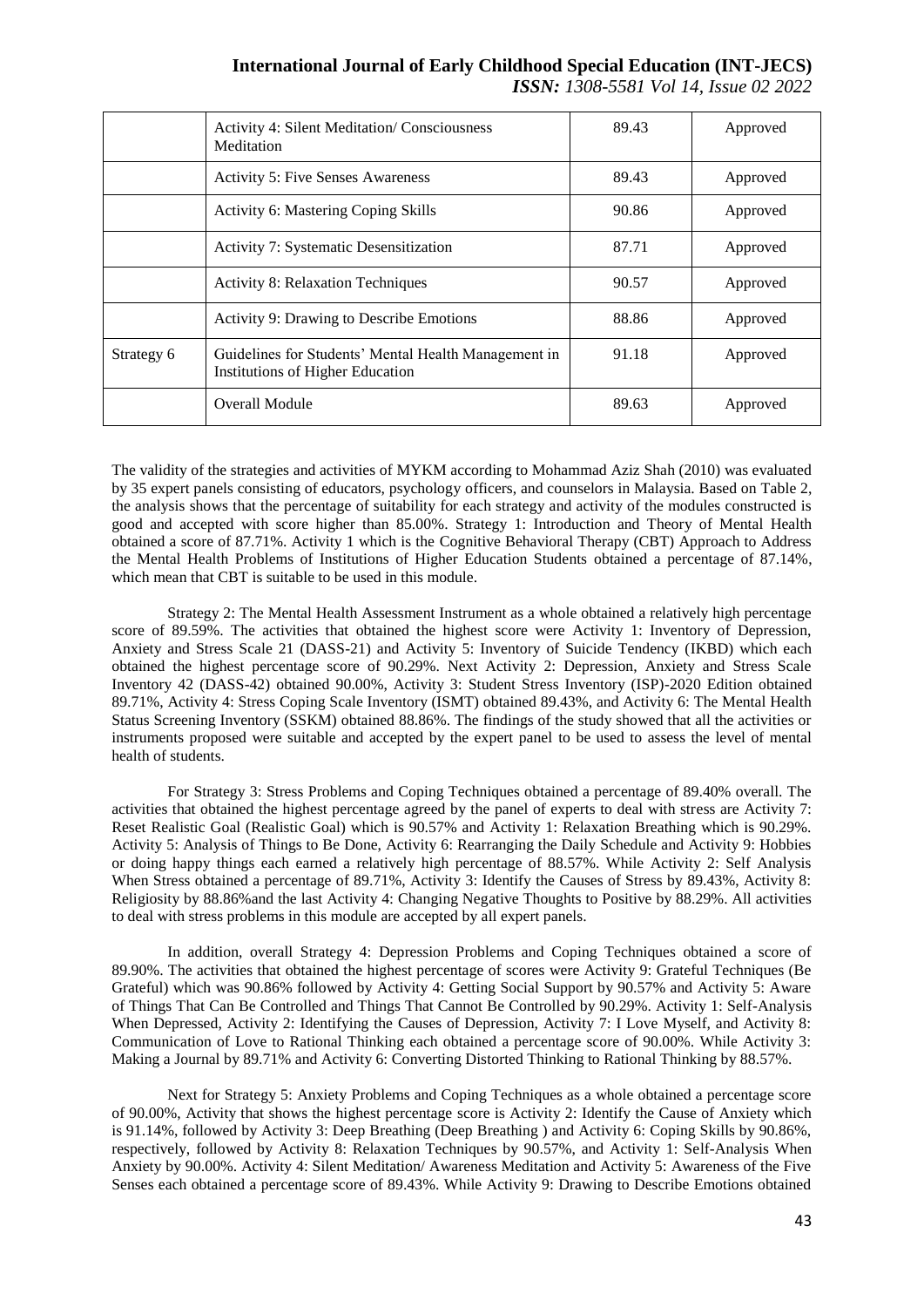88.86%, and the last Activity 7: Systematic desensitization obtained 87.71%. The findings of the study showed that all these activities were accepted by the panel of expert evaluators as appropriate activities to help students deal with anxiety. Strategy 6: Guidelines for Mental Health Management Students in HEIs as a whole obtained the highest score among the six main strategies available, which is 91.18%.

Based on Table 2, result shows that the validity value on the suitability of the strategies and activities for overall module is good with 89.63%. These findings show that all strategies and activities in the module built based on the recommendations of Mohammad Aziz Shah were accepted by the panel of expert evaluators and suitable for application. The findings of the study are also discussed in a qualitative method based on the comments and views of the panel of experts involved in the improvement of the Mental Health Module for Students based on Cognitive Behavioral Therapy.

#### **Table 3**

Reliability of the Mental Health Module for Students of Institutions of Higher Education based on Cognitive Behavioral Therapy Based on Expert Panel

|                                                                                           | $\alpha$ Value | Experts' Opinion |
|-------------------------------------------------------------------------------------------|----------------|------------------|
| Overall Mental Health Module for Students based on Cognitive<br><b>Behavioral Therapy</b> | .990           | Approved         |

#### **Table 4**

Reliability of Mental Health Module for Students of Institutions of Higher Education based on Cognitive Behavioral Therapy Based on Expert Panel According to Strategy

| Sub-<br>Module/<br>Strategy |                                                 | $\alpha$ Value | Experts' Opinion |
|-----------------------------|-------------------------------------------------|----------------|------------------|
| Strategy 1                  | Introduction and Theory of Mental Health        | .949           | Accepted         |
|                             |                                                 |                |                  |
| Strategy 2                  | Mental Health Assessment Instrument             | .928           | Accepted         |
|                             |                                                 |                |                  |
| Strategy 3                  | <b>Stress Problems and Coping Techniques</b>    | .965           | Accepted         |
| Strategy 4                  | Depression Problems and Coping Techniques       | .966           | Accepted         |
| Strategy 5                  | Anxiety Problems and Coping Techniques          | .970           | Accepted         |
| Strategy 6                  | Guidelines for<br>Students'<br>Mental<br>Health | .963           | Accepted         |
|                             | Management in Institute of Higher Education     |                |                  |

Based on Table 4, the reliability value of the Mental Health Module for Students based on Cognitive Behavioral Therapy in overall recorded a high Cronbach's Alpha value of .990. Reliability analysis by each strategy as reported in Table 4 shows that Strategy 5: Anxiety Problems and Coping Techniques, has the highest Cronbach's Alpha value of  $\alpha$  = .970, followed by Strategy 4: Depression Problems and Coping Techniques,  $\alpha$  = .966, Strategy 6: Guideline for Student's Mental Health Management in Institute of Higher Education,  $\alpha = 0.963$ , Strategy 3: Stress Problems and Coping Techniques,  $\alpha = .965$ , Strategy 1: Introduction and Theoretical Mental Health,  $\alpha$  = .949, and lastly Strategy 2: Health Assessment Instruments Mental  $\alpha$  = .928.

Overall, the results show that this Mental Health Module for Students based on Cognitive Behavioral Therapy has a high reliability value of more than .90. Each strategy has a high reliability value after being evaluated by expert panels. According to Majid (2005), a Cronbach's Alpha value of .60 is considered good and acceptable. This proves that all the module strategies are appropriate and can be applied to the target population.

## **2. DISCUSSION**

## **Construction of Mental Health Module for Student based on Cognitive Behavioral Therapy**

Overall, this Mental Health Module for Student is based on the Cognitive Behavioral Therapy (CBT), which is used as a basic theory in the construction of strategies and activities to address students' mental health problems. The results of the study showed that Cognitive Behavioral Therapy is suitable and accepted by the expert panel as the basic theory in the construction of this module with a validity value of 87.71% and with a reliability value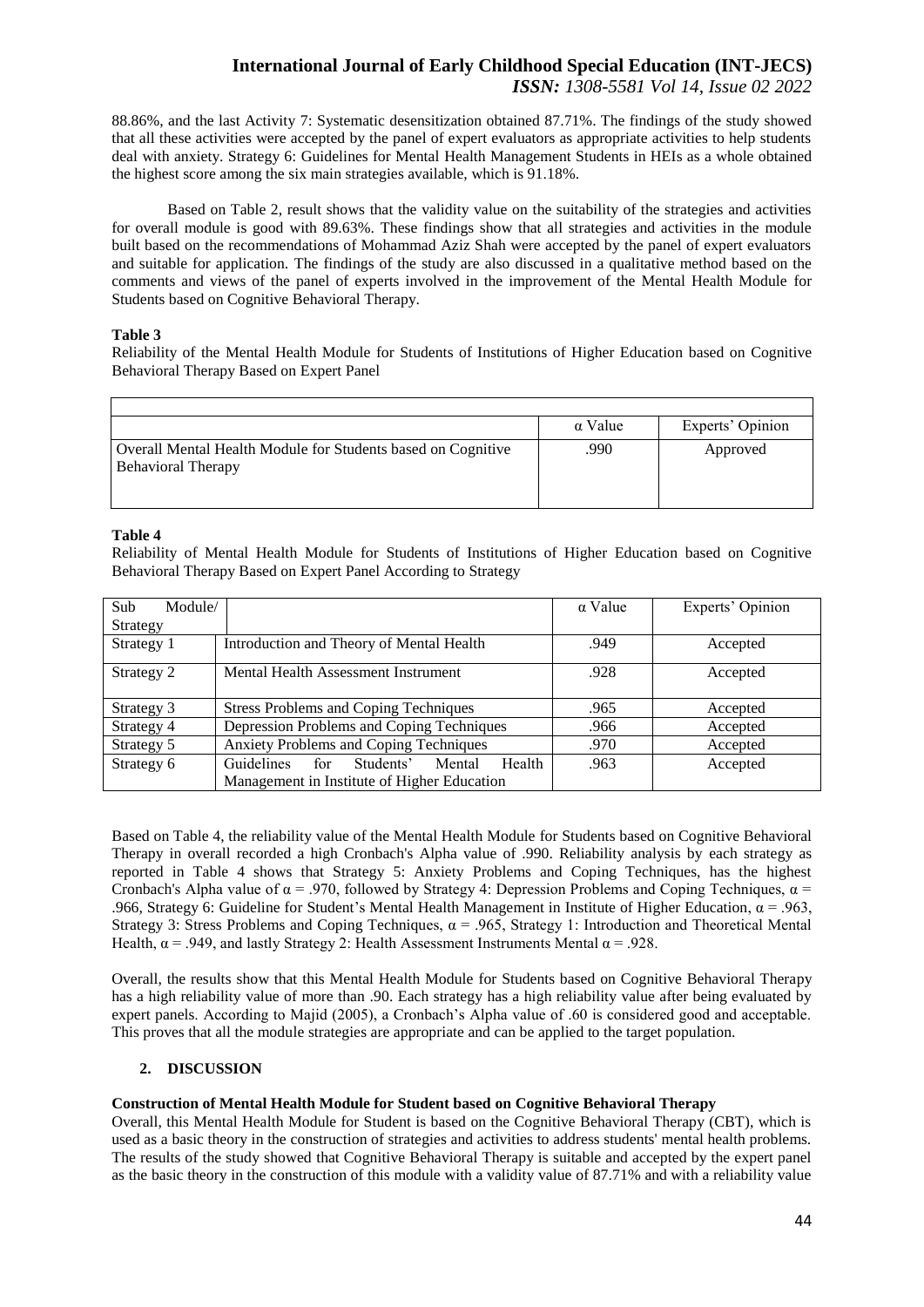of  $\alpha$  = .949. The findings of this study are consistent with several previous studies prove that Cognitive Behavioral Therapy approach is an appropriate and effective intervention to be use in an effort to help individual with mental health problems.

Based on a study conducted by Radiani (2016), it is proven that Cognitive Behavioral Therapy able to reduce level of depression with study reported that that there was a difference in the level of depression between before and after receiving CBT and the level of depression of individuals who received CBT was lower than who did not receiving this therapy. Some individuals report feeling calm and comfortable during the CBT treatment, as well as undergo changes in terms of a reduction in negative thought patterns and irrational assumptions (Charkhandeh, 2014). Similar to Hamdan-Mansour, Puskar and Bandak (2009) in their study, the effectiveness of CBT has been shown to be effective in lowering a person's level of depression as well as being able to help reduce perceived stress and help reduce the use of avoidance strategies. In addition, CBT is also effective in helping to reduce the level of anxiety (Adriansyah, Rahayu & Prastika, 2015; Ezegbe et al., 2019) and a person's stress (Palacios et al., 2018). Students are individuals who tend to experience stress and anxiety problems due to uncertainty with their future (Sheela Sundarasen et al., 2020) and have to deal with a lot of stress (Huang, Nigatu, Smail-Crevier, Zhang & Wang, 2018). Therefore, CBT is suitable to be used as it uses an appropriate and effective approach by helping a person to change the irrational thinking patterns as well as to solve emotional, behavioral and cognitive problems systematically (Yusuf & Setianto, 2013).

#### **Content Validity of Mental Health Module for Student based on Cognitive Behavioral Therapy**

The second phase of this study involves the testing of content validity of the developed module evaluated by 35 expert panels who specialize in academics, counseling and psychology throughout Malaysia. Testing the content validity of the module was conducted to see to what extent the module content is suitable for use and can be applied to the target population, which is students of Higher Education Institutions in Malaysia. Based on the content validity analysis according to Russell's (1974) recommendation, this Mental Health Module for Student based on Cognitive Behavioral Therapy was said to have good validity with value of 87.71% in overall. The constructed module is suitable and accepted by 35 expert panels. All recommendations including the content of the module meet the target population, the content of this module can be implemented perfectly, the content of this module corresponds to the time allocated, the content of this module can improve student's mental health better and the content of this module can change individual behavior to be healthy in terms of mental health were accepted by the expert panel by obtaining a validity value of more than 85% for each aspect.

While based on the validity analysis of the content of strategies and activities of the module according to recommendations of Mohammad Aziz Shah (2010), all strategies and activities based on Cognitive Behavioral Therapy in this module are appropriate and accepted by the expert panel with a high validity value of 89.63 % in overall. The six strategies and 34 activities found in this module were accepted by the expert panel with a validity value exceeding 87% for each strategy and activity. According to Md Noor Saper (2012), if the percentage of validity obtained is more than 70%, the content of the constructed module is said to have a high level of content validity and can be adopted.

The findings of this study support a study conducted by Md Noor Saper, Nurul Ain Mohd Daud and Norazani Ahmad (2016) who tested the validity of guidance module for students with behavioral problems, known as Module I-Sc (Islamic Spiritual Counseling) and found that the constructed modules had a high content validity value which is more than 70% and were proved able to guide students with behavioral problems. Furthermore, Mastura Mahfar (2011) said that modules with high validity values can have a positive impact not only on the study sample but also on the general public as well as can be widely used by all ages and educational institutions.

#### **Reliability of Mental Health Module for Student based on Cognitive Behavioral Therapy**

The third phase in this study involves testing the reliability of the developed module which was evaluated by 35 panel of experts who specialize in academics, counseling and psychology throughout Malaysia. Analysis of the study data showed that this Mental Health Module has a relatively high reliability value with Cronbach's Alpha of .990 in overall. According to Mohd Majid (2005), the Cronbach's Alpha value that is calculated as good and acceptable is .60. While Sekaran (1992) suggested Cronbach's Alpha value of .80 and above is considered high and accepted.

The findings of the study support the study conducted by Md Noor Saper (2012) who developed a guidance module maned The Tazkiyah al-Nafs (MBTN) which obtained high reliability value and proved suitable for use in real field studies and able to help and guide the targeted population in increasing their resilience. Besides, Faezah Abd Ghani and Mazlan Aris (2012) in their study tested the effectiveness of the Stress Control Training module which obtained a high reliability value proved to be able to help improve knowledge and skills in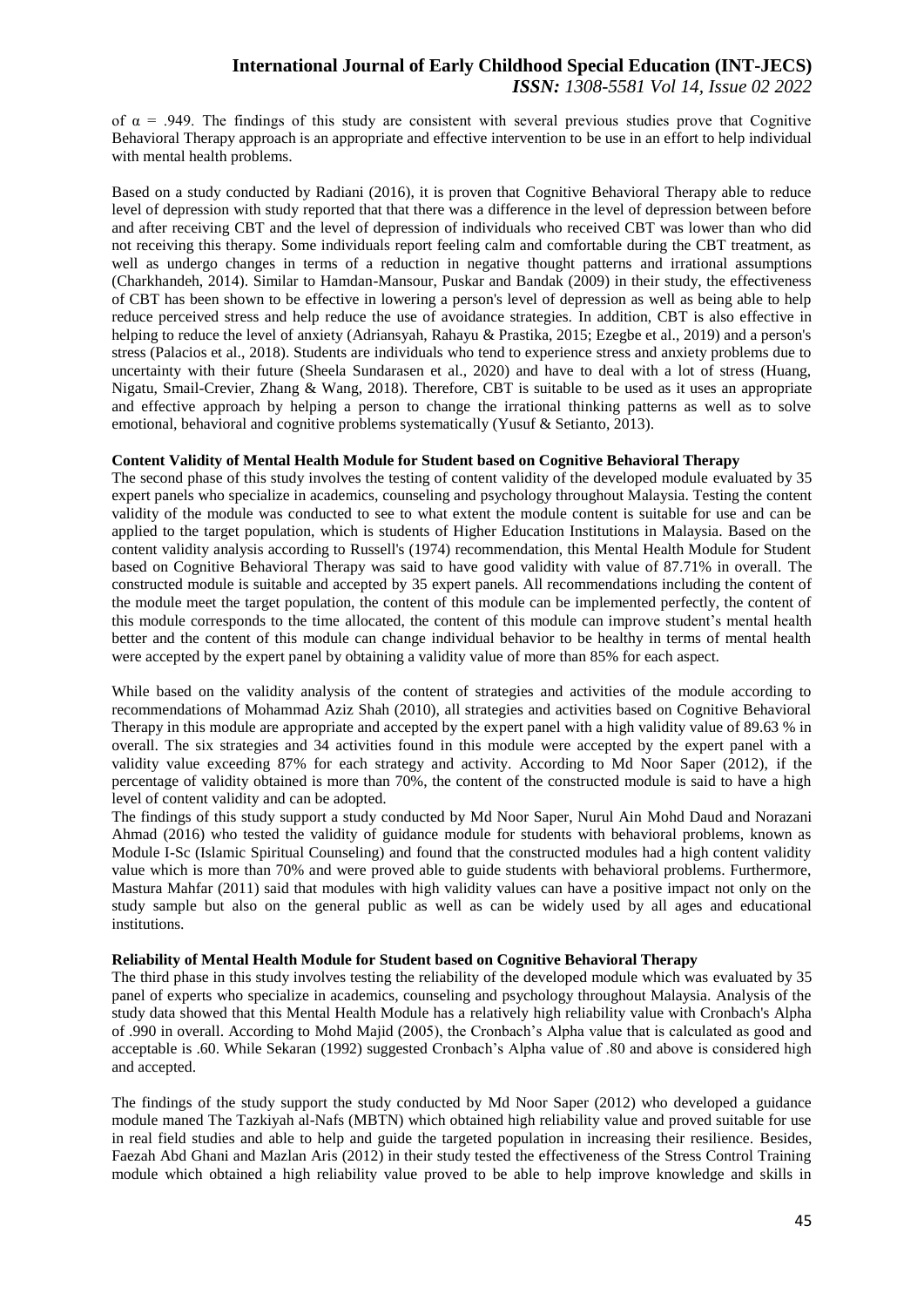controlling daily stress. Thus, this Mental Health Module that obtain the high reliability value shall be suitable and able to help students in dealing with mental health problems well.

#### **3. CONCLUSION**

In overall, this Mental Health Module for Students based on Cognitive Behavioral Therapy is seen as suitable to be applied to students throughout Malaysia in an effort to address the mental health problems which are in a state of increasingly worrying. Based on the findings of the study, the strategies and activities contained in this module are appropriate, easy and practical to use based on the high validity and reliability value obtained and accepted by expert panels. This study shall contribute to the development of knowledge from the aspects of module's construction and testing as well as the effectiveness of Cognitive Behavioral Therapy to help students with mental health issue.

**ACKNOWLEDGMENT:** Researcher acknowledged the study funding and support from Ministry of Higher Education Malaysia 2020-0126-106-52 (Geran Luar Nasional Bahagian Mahasiswa Holistik, KPT) and Research Management and Innovation Centre, Sultan Idris Education University, UPSI.

#### **4. REFERENCES**

- [1] Adriansyah, M. A., Rahayu, D., & Prastika, N. D. (2015). Pengaruh Terapi Berpikir Positif dan Cognitive Behavior Therapy (CBT) Terhadap Penurunan Kecemasan Pada Mahasiswa Universitas Mulawarman. *Psikostudia: Jurnal Psikologi*, *4*(2), 105-125.
- [2] Aghili, M., Mohamadi. N., & Ghorbani, L. (2012). Evaluating the relationship between mental health and happiness in Iranian athletes. *Journal of Basic and Applied Scientific Research, 2*(3), 2494-2497.
- [3] Alsubaie, M. M., Stain, H. J., Webster, L. A., & Wadman, R. (2019). The role of sources of social support and depression and quality of life for university students. *International Journal of Adolescence andd Youth, 24*(1), 484-496.
- [4] Charkhandeh, M. (2014). Keberkesanan Terapi Tingkah Laki Kognitif dan Terapi Reiki kepada Remaja dengan Gangguan Kemurungan di Tehran, Iran. (Doctoral dissertation, Universiti Putra Malaysia).
- [5] Coker, A. O., Coker, O. O., & Sanni, D. (2018). Psychometric Properties of the 21-item Depression Anxiety Stress Scale (DASS-21). *African Research Review, 12*(2), 135-142.
- [6] Davis, L. L. (1992). Instrument review: Getting the most from a panel of experts. *Applied Nursing Research, 5*(4), 194–197.
- *[7]* Dobson, C. (2012). Effects of academic anxiety on the performance of students with and without learning disabilities and how students can cope with anxiety at school. *Michigan. Northern Michigan University.*
- [8] Downing, S. M. (2004). Reliability: on the reproducibility of assessment data. *Medical education*, *38*(9), 1006-1012.
- [9] Eisenberg, D., Golberstein, E., & Hunt, J. B. (2009). Mental health and academic success in college. *The BE Journal of Economic Analysis & Policy*, *9*(1), 1-35.
- [10] Eisenberg, D., Gollust, S. E., Golberstein, E., & Hefner, J. L. (2007). Prevalence and correlates of depression, anxiety, and suicidality among university students. *American journal of orthopsychiatry*, *77*(4), 534-542. DOI: https://doi.org/10.1037/0002-9432.77.4.534.
- [11] Ezegbe, B. N., Eseadi, C., Ede, M. O., Igbo, J. N., Anyanwu, J. I., Ede, K. R., Egenti, N. T., Nwokeoma, B. N., & Ozoemena, L. C. (2019). Impacts of cognitive-behavioral intervention on anxiety and depression among social science education students: A randomized controlled trial. *Medicine*, *98*(15).
- [12] Faezah Abd. Ghani, & Mazlan Aris. (2012). Pembinaan, Kesahan dan Kebolehpercayaan Modul Kemahiran Mengawal Stress Kehidupan Guru. *Sains Humanika, 58*(1). 45-50.
- [13] Fauziah Mohd Sa'ad, Fatimah Yusooff, Salina Nen, & Nasrudin Subhi. (2014). The effectiveness of person-centered therapy and cognitive psychology ad-din group counseling on self-concept, depression and resilience of pregnant out-of-wedlock teenagers. *Procedia-Social and Behavioral Sciences*, *114*, 927-932.
- [14] Fayzun, F., & Cahyanti, L. (2019). Terapi Relaksasi Otot Progresif Untuk Menurunkan Tingkat Stres Pada Mahasiswa Tingkat Akhir di Akademi Keperawatan Krida Husada Kudus. *Jurnal Profesi Keperawatan (JPK), 6*(2).
- [15] Hamdan-Mansour, A. M., Puskar, K., & Bandak, A. G. (2009). Effectiveness of cognitive-behavioral therapy on depressive symptomatology, stress and coping strategies among Jordanian university students. *Issues in mental health nursing*, *30*(3), 188-196.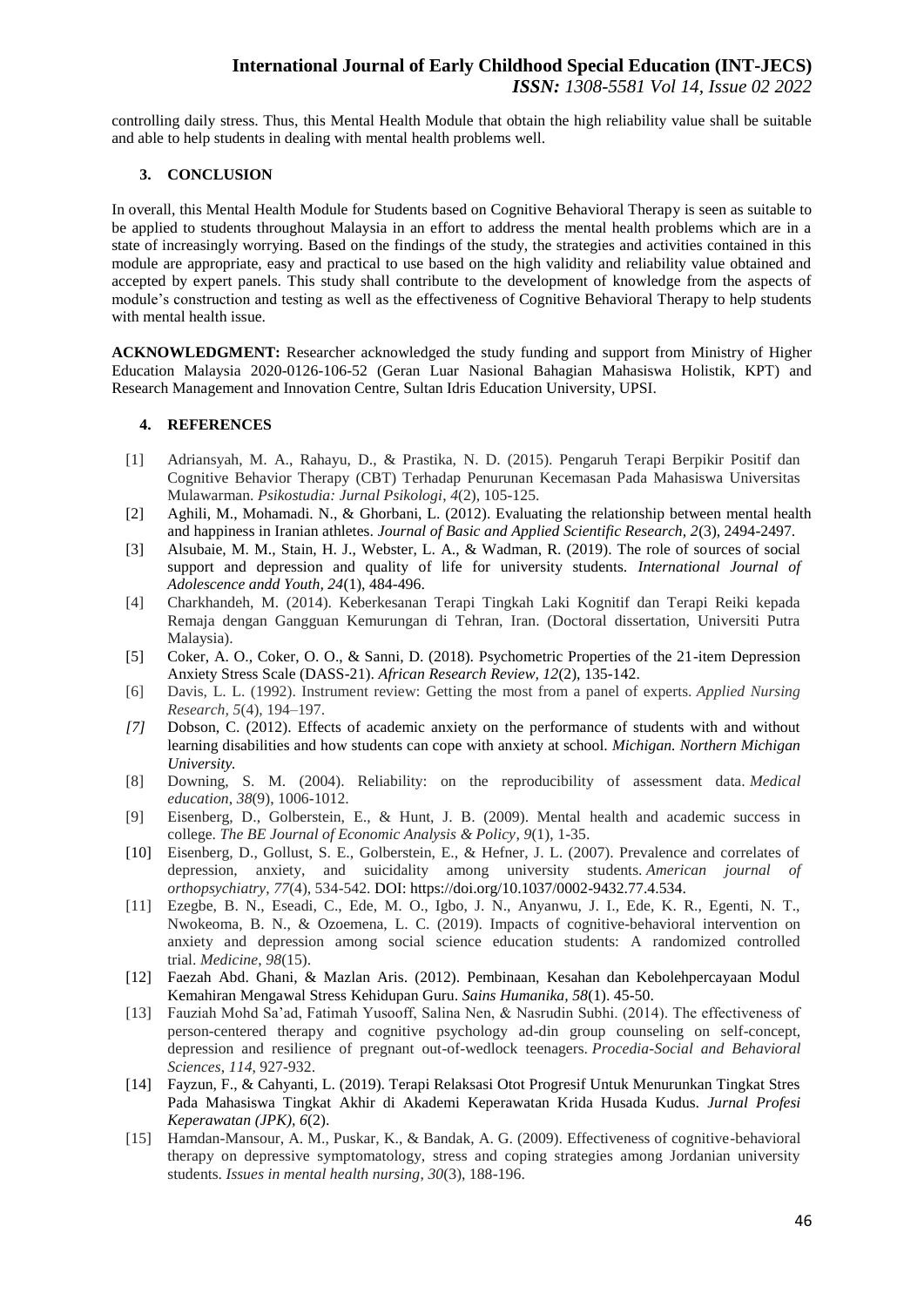- [16] Hays, P. A. (1995). Multicultural applications of cognitive-behavior therapy. *Professional Psychology: Research and Practice*, *26*(3), 309.
- [17] Huang, J., Nigatu, Y. T., Smail-Crevier, R., Zhang, X., & Wang, J. (2018). Interventions for common mental health problems among university and college students: A systematic review and metaanalysis of randomized controlled trials. *Journal of psychiatric research*, *107*, 1-10.
- [18] Kindap-Tepe, Y., & Aktas, V. (2019). The Mediating Role of Needs Satisfaction for Prosocial Behavior and Autonomy Support. *Current Psychology,* 1-13.
- [19] Kohn, J. P., & Frazer, G. H. (1986). An academic stress scale: Identification and rated importance of academic stressors. *Psychological reports, 59*(2), 415-426.
- [20] Lynn, M. R. (1986). Determination and quantification of content validity. Nursing Research, 35, 382- 385.
- [21] Mahargyantari P. Dewi (2009) Studi Metaanalisis: Musik untuk menurunkan stres. *Jurnal Psikologi, 36*(2), 106-115.
- [22] Manak Ek Klai & Farhana Kamarul Bahrin (2020). Kesedaran tentang masalah kemurungan dalam kalangan guru (Awareness of the problem of depression among teachers). *Goegrafia-Malaysia Journal of Society and Space, 16*(4).
- [23] Mastura Mahfar. (2011). *Kesan modul pendidikan rasional emotif terhadap kepercayaan tidak rasional dan tekanan dalam kalangan pelajar sekolah berasrama penuh di Johor, Malaysia.* PhD thesis, Universiti Putra Malaysia.
- [24] McSharry, P., & Timmins, F. (2017). Promoting healthy lifestyle behaviours and well-being among nursing students. Nursing Standard, *31*(24).
- [25] Md Noor Saper, Nurul Ain Mohd Daud, & Norazani Ahmad, (2016). Kesahan dan Kebolehpercayaan Modul I-Sc (Islamic Spiritual Counseling) ke atas Pelajar Bermasalah Tingkah Laku/Validity and Reliability of Islamic Spiritual Counselling Module on Troublesome Students. *International Journal of Islamic Thought*, *9*, 32-43.
- [26] Md Noor Saper. (2012). *Pembinaan modul bimbingan'tazkiyah an-nafs' dan kesannya ke atas religiositi dan resiliensi remaja* (Doctoral dissertation, Universiti Utara Malaysia).
- [27] Mohammad Aziz Shah (2010). Kesan Kelompok Bimbingan Ke Atas Konsep Kendiri,Daya Tahan Dan Kelangsangan Remaja. *Penulisan Tesis Doktor Falsafah Fakulti Alam Melayu.* Universiti Kebangsaan Malaysia.
- [28] Mohammad. M. S., Chong, S. T., Sarnon, N., Ibrahim, F., Alavi, K., & Akil, N. M. (2012). Manifestasi penjagaan keluarga: Tekanan psikologikal dalam menjaga pesakit mental. *e-BANGI, 7*(1), 59-75.
- [29] Mohd Majid Konting. (2005). Kaedah penyelidikan pendidikan. Kuala Lumpur: Dewan Bahasa & Pustaka.
- [30] Muhammad Salehan & Rohana hamzah (2020). Model Kebahagiaan Hidup Pelajar Universiti Berdasarkan Faktor Kesihatan Mental, Kecerdasan Spiritual dan Demografi. *Malaysian Journal of Social Sciences and Humanities (MJSSH), 5*(11), 17-32.
- [31] Neophytou, E., Manwell, L. A., & Eikelboom, R. (2021). Effects of excessive screen time on neurodevelopment, learning, memory, mental health, and neurodegeneration: A scoping review. *International Journal of Mental Health and Addiction, 19*(3), 724-744.
- [32] Norliah Lasemang. (2017). Kesihatan Fizikal dan Mental. Universiti Malaysia Sabah.
- [33] Padilla-Walker, L. M., & Carlo, G., & Memmott-Elison, M. K. (2018). Longitudinal change in adolescents' prosocial behavior toward strangers, friends, and family. *Journal of Research on Adolescence, 28*(3), 698-710.
- [34] Palacios, J. E., Richards, D., Palmer, R., Coudray, C., Hofmann, S. G., Palmieri, P. A., & Frazier, P. (2018). Supported internet-delivered cognitive behavioral therapy programs for depression, anxiety, and stress in university students: open, non-randomised trial of acceptability, effectiveness, and satisfaction. *JMIR mental health*, *5*(4), e11467.
- [35] Pedrelli, P., Nyer, M., Yeung, A., Zulauf, C., & Wilens, T. (2015). College students: mental health problems and treatment considerations. *Academic Psychiatry, 39* (*5*), 503-511.
- [36] Radiani, W. A. (2016). Cognitive Behavior Therapy Untuk Penurunan Depresi Pada Orang Dengan Kehilangan Penglihatan. *Insight: Jurnal Ilmiah Psikologi*, *18*(1), 66-82.
- [37] Rodgers, L. S., & Tennison, L. R. (2009). A preliminary assessment of adjustment disorder among first-year college students. *Archives of Psychiatric Nursing*, *23*(3), 220-230.
- [38] Rothbaum, B. O., Meadows, E. A., Resick, P., & Foy, D. W. (2000). Cognitive-behavioral therapy.
- [39] Russell, J. D. (1974). Modular instruction: A guide to the design, selection, utilization and evaluation of modular materials. Minneapolis, MN: Burgess.
- [40] Saleem, S., Mahmood, Z., & Naz, M. (2013). Mental health problems in university students: A prevalence study. *FWU Journal of Social Sciences*, *7*(2), 124-130.